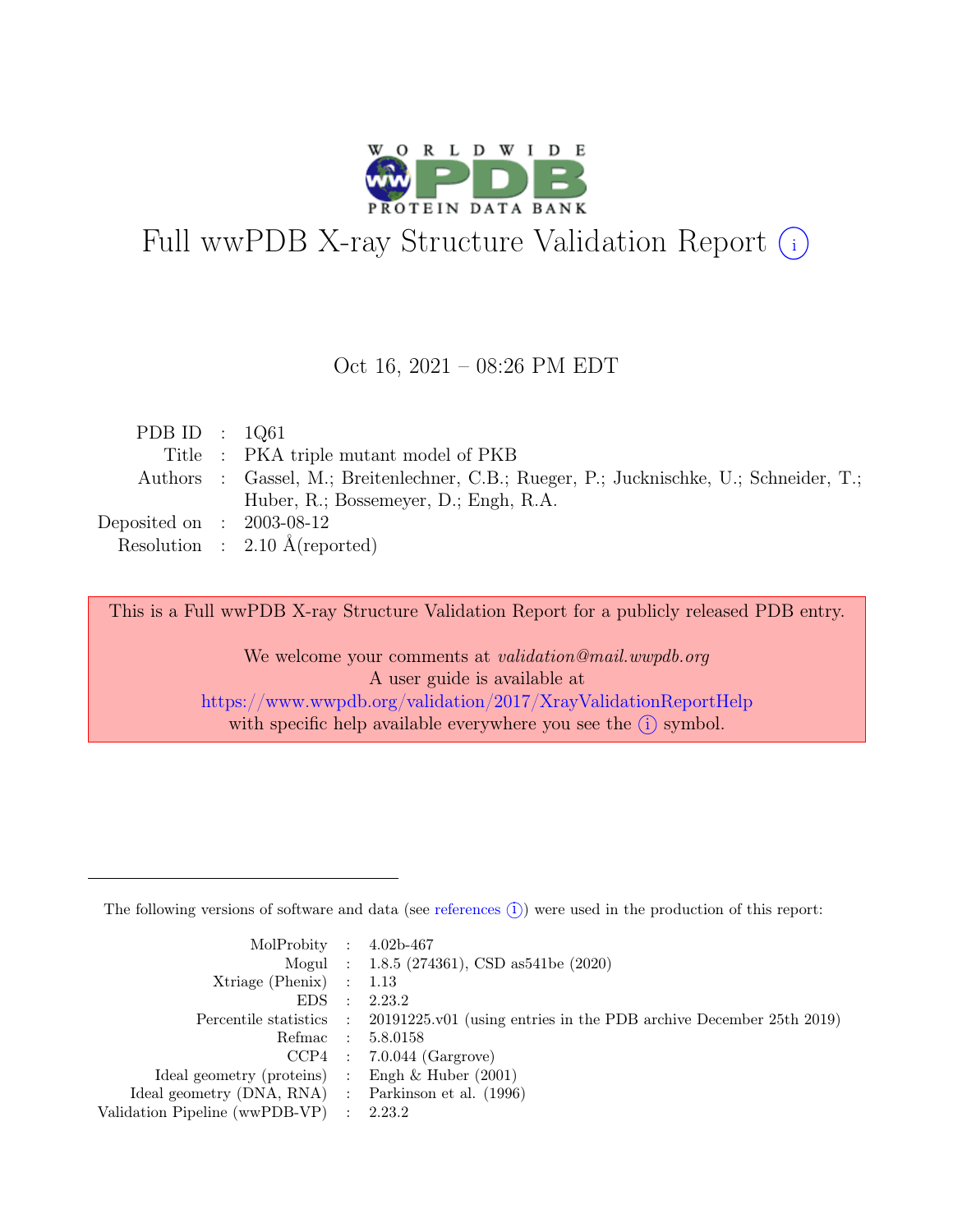# 1 Overall quality at a glance  $(i)$

The following experimental techniques were used to determine the structure: X-RAY DIFFRACTION

The reported resolution of this entry is 2.10 Å.

Percentile scores (ranging between 0-100) for global validation metrics of the entry are shown in the following graphic. The table shows the number of entries on which the scores are based.



| Metric                | Whole archive<br>$(\#Entries)$ | Similar resolution<br>$(\# \text{Entries}, \text{resolution range}(\AA))$ |
|-----------------------|--------------------------------|---------------------------------------------------------------------------|
| $R_{free}$            | 130704                         | $5197(2.10-2.10)$                                                         |
| Clashscore            | 141614                         | $5710(2.10-2.10)$                                                         |
| Ramachandran outliers | 138981                         | $\overline{5647}$ $(2.10-2.10)$                                           |
| Sidechain outliers    | 138945                         | $5648(2.10-2.10)$                                                         |
| RSRZ outliers         | 127900                         | $5083(2.10-2.10)$                                                         |

The table below summarises the geometric issues observed across the polymeric chains and their fit to the electron density. The red, orange, yellow and green segments of the lower bar indicate the fraction of residues that contain outliers for  $\geq$ =3, 2, 1 and 0 types of geometric quality criteria respectively. A grey segment represents the fraction of residues that are not modelled. The numeric value for each fraction is indicated below the corresponding segment, with a dot representing fractions <=5% The upper red bar (where present) indicates the fraction of residues that have poor fit to the electron density. The numeric value is given above the bar.

| Mol | ${\rm Chain}$ | $\mathbf{Length}$ | Quality of chain |     |       |
|-----|---------------|-------------------|------------------|-----|-------|
|     |               | 350               | 2%<br>83%        | 12% | . .   |
|     |               | 20                | 5%<br>85%        | 10% | $5\%$ |

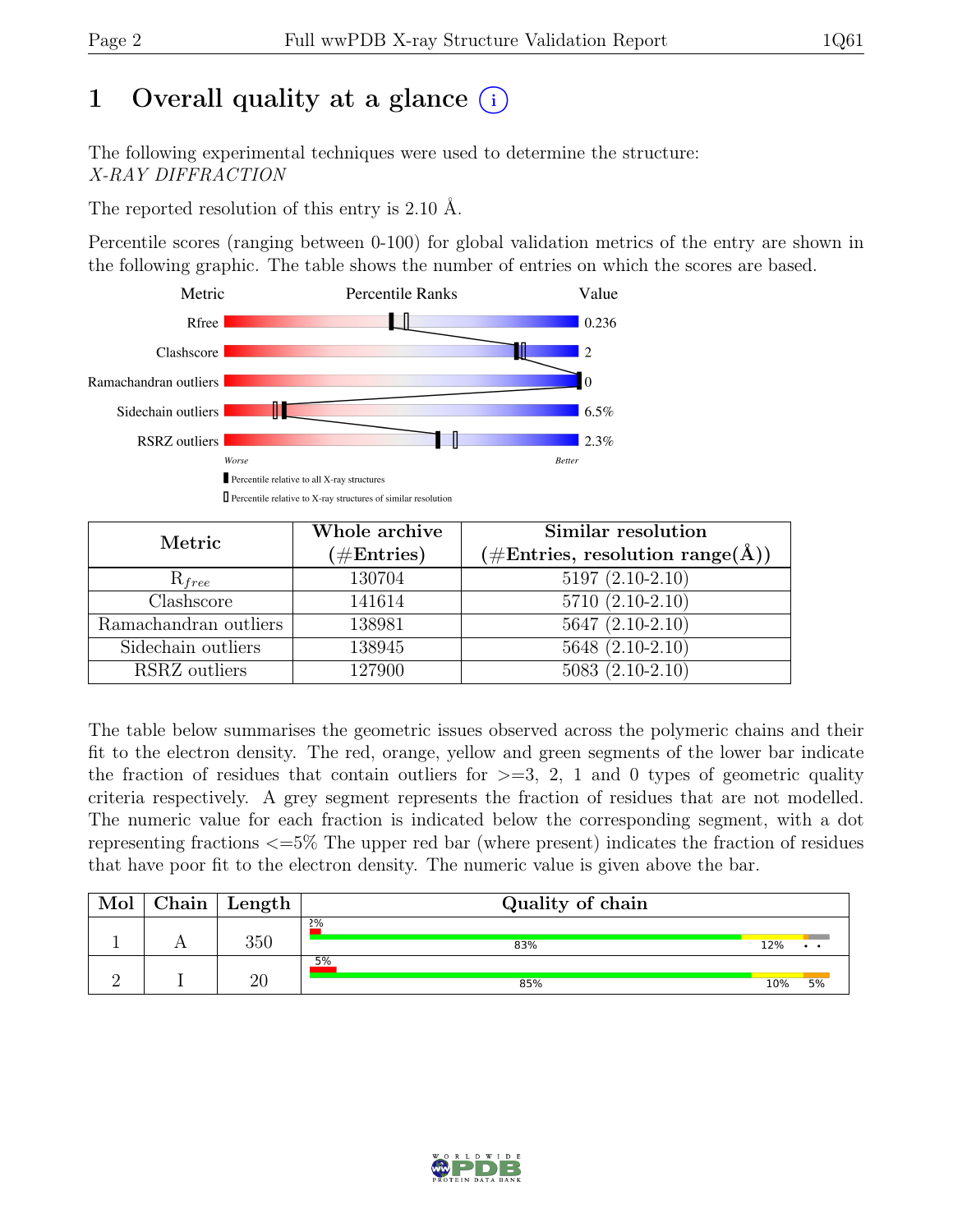# 2 Entry composition (i)

There are 4 unique types of molecules in this entry. The entry contains 3103 atoms, of which 0 are hydrogens and 0 are deuteriums.

In the tables below, the ZeroOcc column contains the number of atoms modelled with zero occupancy, the AltConf column contains the number of residues with at least one atom in alternate conformation and the Trace column contains the number of residues modelled with at most 2 atoms.

• Molecule 1 is a protein called cAMP-dependent protein kinase, alpha-catalytic subunit.

| Mol | ${\rm Chain}$ $\,$ | Residues | $\rm{Atoms}$  |      |     |     |  | $\text{ZeroOcc}$   AltConf   Trace |    |  |
|-----|--------------------|----------|---------------|------|-----|-----|--|------------------------------------|----|--|
|     |                    | 337      | Total<br>2784 | 1804 | 467 | 501 |  | $10\,$                             | 70 |  |

There are 5 discrepancies between the modelled and reference sequences:

| Chain     |     | Residue   Modelled | Actual                                         | Comment                          | Reference                  |
|-----------|-----|--------------------|------------------------------------------------|----------------------------------|----------------------------|
| $\forall$ | 123 | ALA                | engineered mutation   UNP P00517<br><b>VAL</b> |                                  |                            |
| А         | 173 | <b>MET</b>         | engineered mutation   UNP P00517<br>LEU        |                                  |                            |
|           | 181 | <b>LYS</b>         | <b>GLN</b>                                     | engineered mutation   UNP P00517 |                            |
|           | 197 | <b>TPO</b>         | THR.                                           | modified residue                 | $\sqrt{\text{UNP}}$ P00517 |
|           | 338 | <b>SEP</b>         | SER.                                           | modified residue                 | <b>UNP P00517</b>          |

• Molecule 2 is a protein called cAMP-dependent protein kinase inhibitor, alpha form.

| Mol | Chain   Residues | Atoms |       |  |  | $ZeroOcc \mid AltConf \mid Trace$ |  |
|-----|------------------|-------|-------|--|--|-----------------------------------|--|
|     | $20\,$           | Total | 94 32 |  |  |                                   |  |

• Molecule 3 is N-OCTANOYL-N-METHYLGLUCAMINE (three-letter code: MG8) (formula:  $C_{15}H_{31}NO_6$ .

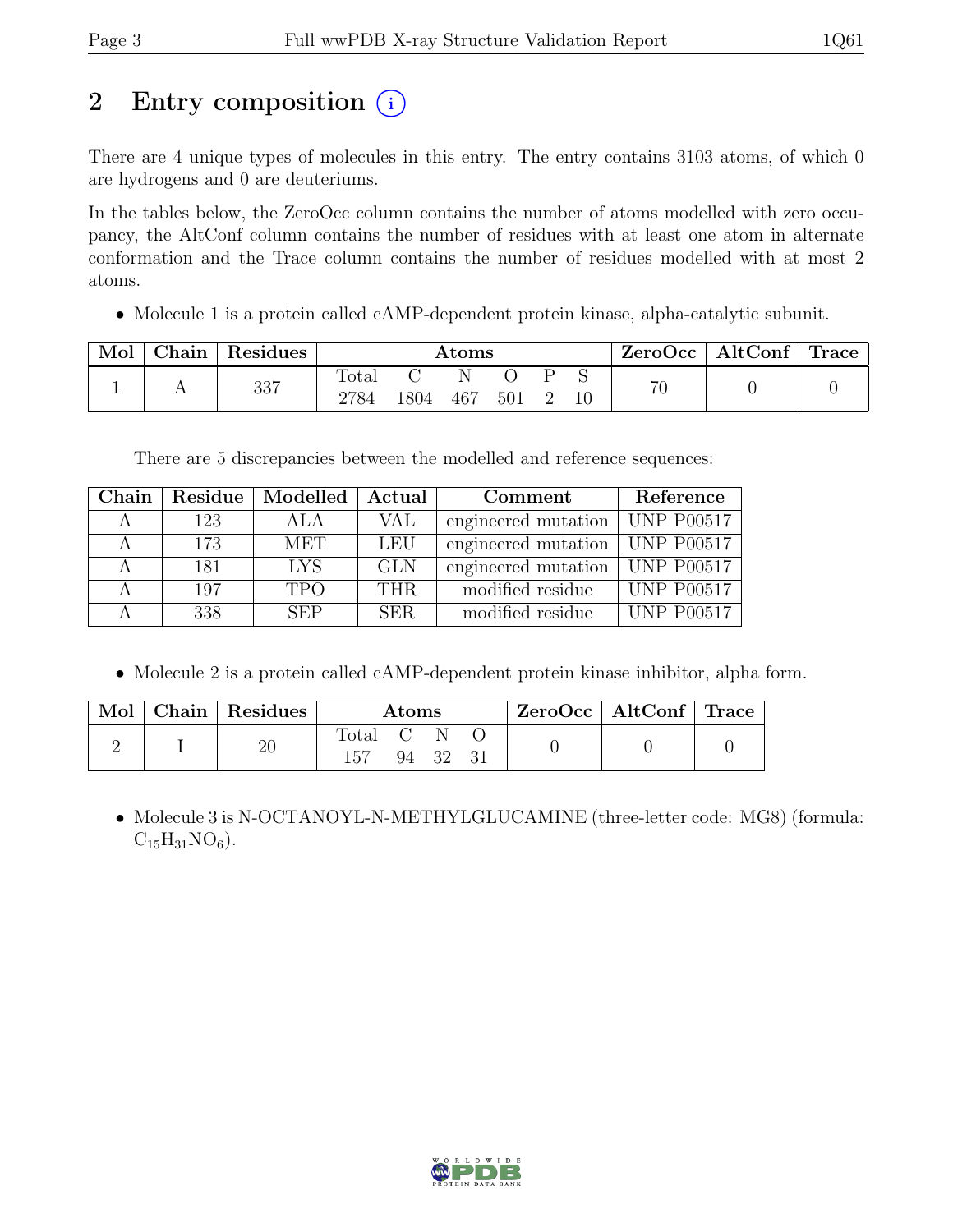

|  | $\sqrt{\text{Mol}}$   Chain   Residues | $\boldsymbol{\mathrm{Atoms}}$ |  | ZeroOcc   AltConf |  |
|--|----------------------------------------|-------------------------------|--|-------------------|--|
|  |                                        | $\rm Total$                   |  |                   |  |

 $\bullet\,$  Molecule 4 is water.

|  | Mol   Chain   Residues | Atoms                 | $ZeroOcc \   \$ AltConf |
|--|------------------------|-----------------------|-------------------------|
|  | 140                    | Total O<br>140<br>140 |                         |
|  |                        | Total O               |                         |

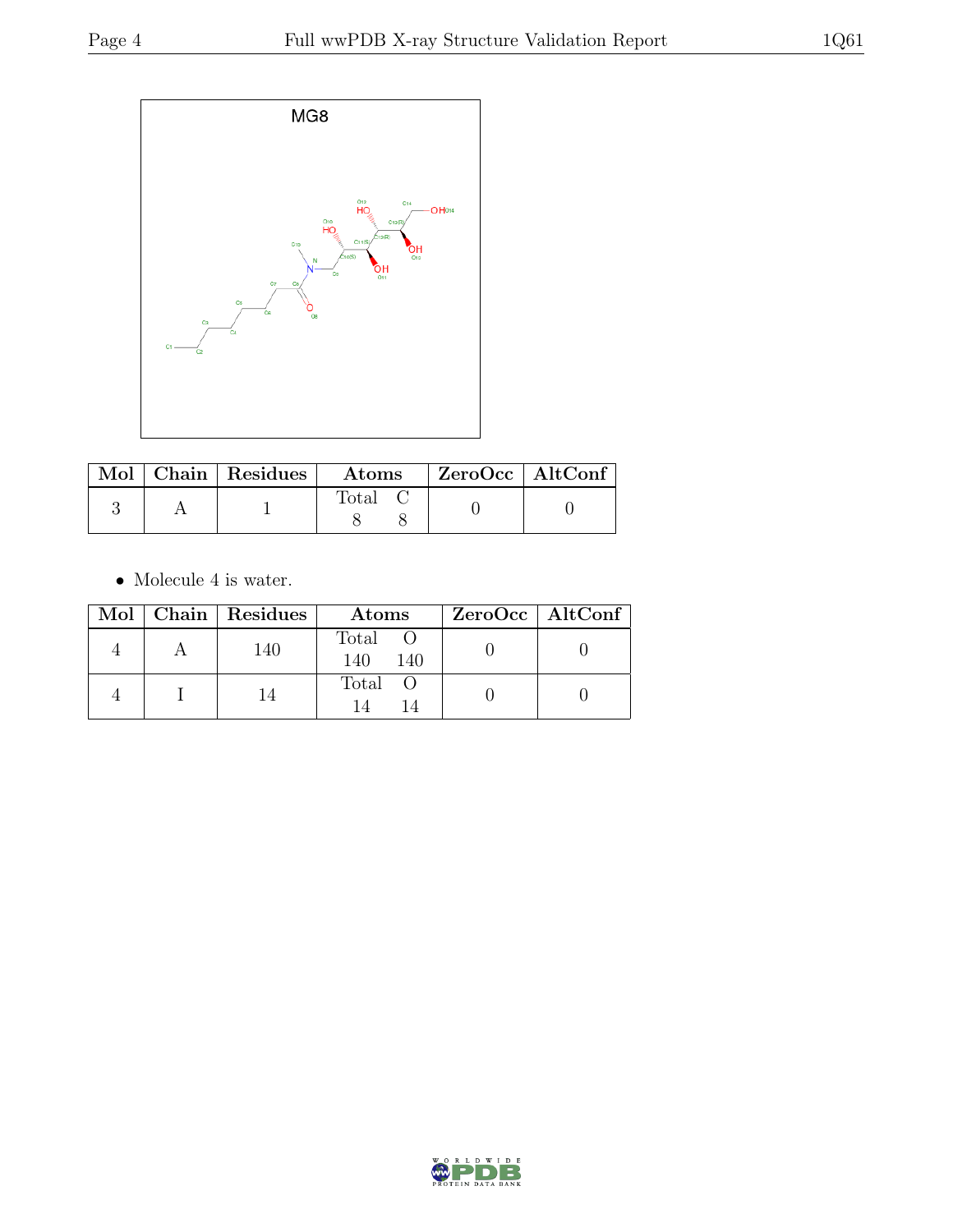# 3 Residue-property plots  $(i)$

These plots are drawn for all protein, RNA, DNA and oligosaccharide chains in the entry. The first graphic for a chain summarises the proportions of the various outlier classes displayed in the second graphic. The second graphic shows the sequence view annotated by issues in geometry and electron density. Residues are color-coded according to the number of geometric quality criteria for which they contain at least one outlier:  $green = 0$ , yellow  $= 1$ , orange  $= 2$  and red  $= 3$  or more. A red dot above a residue indicates a poor fit to the electron density (RSRZ > 2). Stretches of 2 or more consecutive residues without any outlier are shown as a green connector. Residues present in the sample, but not in the model, are shown in grey.

• Molecule 1: cAMP-dependent protein kinase, alpha-catalytic subunit



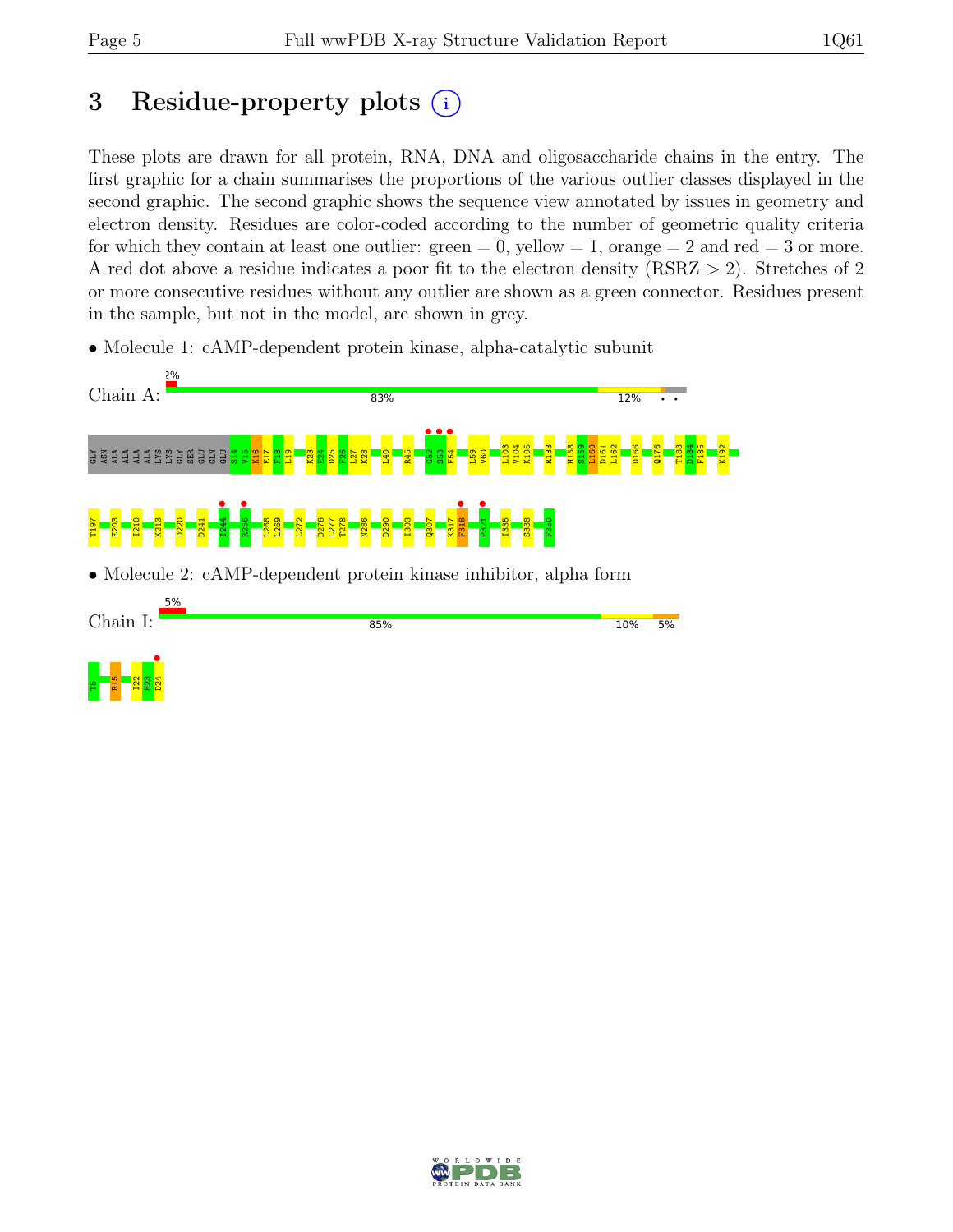# 4 Data and refinement statistics  $(i)$

| Property                                                         | Value                                           | Source                       |
|------------------------------------------------------------------|-------------------------------------------------|------------------------------|
| Space group                                                      | P 21 21 21                                      | Depositor                    |
| Cell constants                                                   | 59.87Å 79.42Å 100.89Å                           | Depositor                    |
| a, b, c, $\alpha$ , $\beta$ , $\gamma$                           | $90.00^\circ$<br>$90.00^\circ$<br>$90.00^\circ$ |                              |
| Resolution $(A)$                                                 | $7.97 - 2.10$                                   | Depositor                    |
|                                                                  | $7.97 - 2.10$                                   | <b>EDS</b>                   |
| % Data completeness                                              | $93.4(7.97-2.10)$                               | Depositor                    |
| (in resolution range)                                            | $93.4(7.97-2.10)$                               | <b>EDS</b>                   |
| $R_{merge}$                                                      | 0.14                                            | Depositor                    |
| $\mathrm{R}_{sym}$                                               | (Not available)                                 | Depositor                    |
| $\langle I/\sigma(I) \rangle$ <sup>1</sup>                       | $2.44$ (at 2.10Å)                               | Xtriage                      |
| Refinement program                                               | REFMAC 5.1.24                                   | Depositor                    |
|                                                                  | 0.179<br>0.232<br>$\ddot{\phantom{a}}$          | Depositor                    |
| $R, R_{free}$                                                    | $0.193$ .<br>0.236                              | DCC                          |
| $R_{free}$ test set                                              | 2642 reflections $(10.04\%)$                    | wwPDB-VP                     |
| Wilson B-factor $(A^2)$                                          | 24.3                                            | Xtriage                      |
| Anisotropy                                                       | 0.061                                           | Xtriage                      |
| Bulk solvent $k_{sol}(\text{e}/\text{A}^3), B_{sol}(\text{A}^2)$ | $0.42$ , 57.1                                   | <b>EDS</b>                   |
| L-test for twinning <sup>2</sup>                                 | $< L >$ = 0.49, $< L^2 >$ = 0.33                | <b>Xtriage</b>               |
| Estimated twinning fraction                                      | No twinning to report.                          | $\overline{\text{X}}$ triage |
| $F_o, F_c$ correlation                                           | 0.94                                            | <b>EDS</b>                   |
| Total number of atoms                                            | 3103                                            | wwPDB-VP                     |
| Average B, all atoms $(A^2)$                                     | 31.0                                            | wwPDB-VP                     |

Xtriage's analysis on translational NCS is as follows: The largest off-origin peak in the Patterson function is 7.60% of the height of the origin peak. No significant pseudotranslation is detected.

<sup>&</sup>lt;sup>2</sup>Theoretical values of  $\langle |L| \rangle$ ,  $\langle L^2 \rangle$  for acentric reflections are 0.5, 0.333 respectively for untwinned datasets, and 0.375, 0.2 for perfectly twinned datasets.



<span id="page-5-1"></span><span id="page-5-0"></span><sup>1</sup> Intensities estimated from amplitudes.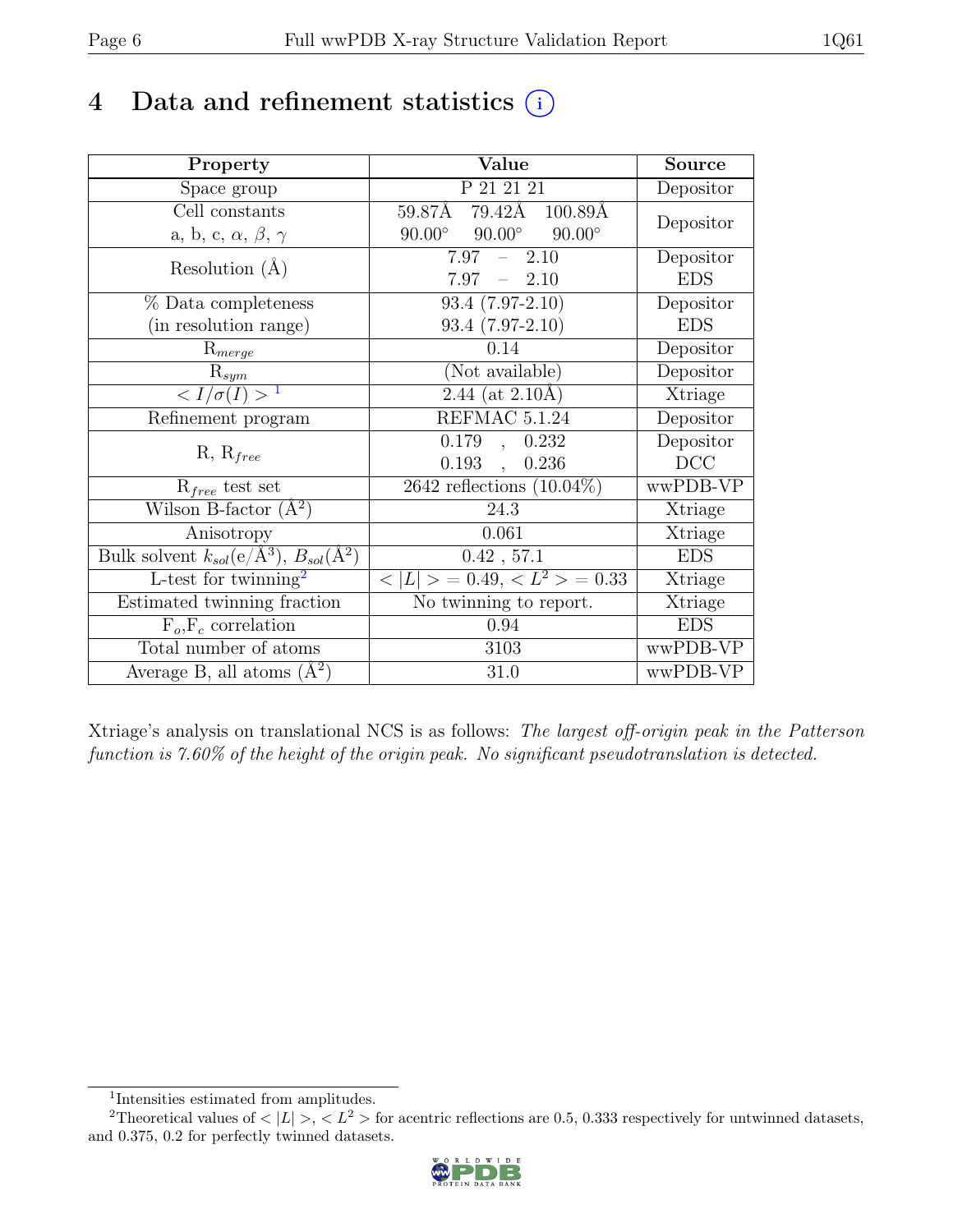# 5 Model quality  $(i)$

## 5.1 Standard geometry  $(i)$

Bond lengths and bond angles in the following residue types are not validated in this section: TPO, MG8, SEP

The Z score for a bond length (or angle) is the number of standard deviations the observed value is removed from the expected value. A bond length (or angle) with  $|Z| > 5$  is considered an outlier worth inspection. RMSZ is the root-mean-square of all Z scores of the bond lengths (or angles).

| Mol  | Chain |      | Bond lengths       | Bond angles |                   |  |
|------|-------|------|--------------------|-------------|-------------------|--|
|      |       | RMSZ | $\# Z  > 5$        | RMSZ        | # $ Z  > 5$       |  |
|      |       | 0.83 | $/2834(0.0\%)$     | 0.92        | $8/3815(0.2\%)$   |  |
|      |       | 0.82 | 0/159              | 1.16        | $3/212$ $(1.4\%)$ |  |
| A 11 |       | 0.83 | $(0.0\%)$<br>/2993 | 0.93        | $(0.3\%)$<br>4027 |  |

All (1) bond length outliers are listed below:

|  |  |                        | Mol   Chain   Res   Type   Atoms   Z   Observed(A)   Ideal(A) |  |
|--|--|------------------------|---------------------------------------------------------------|--|
|  |  | 213   LYS   C-N   5.00 | 1.42                                                          |  |

All (11) bond angle outliers are listed below:

| Mol            | Chain | Res | <b>Type</b> | Atoms                 | Z       | Observed $(°)$ | Ideal(°) |
|----------------|-------|-----|-------------|-----------------------|---------|----------------|----------|
| $\overline{2}$ |       | 15  | $\rm{ARG}$  | NE-CZ-NH <sub>2</sub> | $-9.41$ | 115.59         | 120.30   |
| 1              | A     | 133 | $\rm{ARG}$  | NE-CZ-NH1             | 9.39    | 125.00         | 120.30   |
| 1              | A     | 133 | $\rm{ARG}$  | NE-CZ-NH <sub>2</sub> | $-9.20$ | 115.70         | 120.30   |
| 1              | A     | 241 | ASP         | $CB-CG-OD2$           | 6.20    | 123.88         | 118.30   |
| 1              | A     | 276 | ASP         | $CB-CG-OD2$           | 5.93    | 123.63         | 118.30   |
| 1              | A     | 25  | <b>ASP</b>  | $CB-CG-OD2$           | 5.80    | 123.52         | 118.30   |
| $\overline{2}$ |       | 15  | $\rm{ARG}$  | NE-CZ-NH1             | 5.56    | 123.08         | 120.30   |
| 1              | А     | 166 | <b>ASP</b>  | $CB-CG-OD1$           | 5.24    | 123.01         | 118.30   |
| $\overline{2}$ |       | 24  | ASP         | $CB-CG-OD2$           | 5.18    | 122.96         | 118.30   |
| 1              | А     | 161 | <b>ASP</b>  | $CB-CG-OD2$           | 5.16    | 122.95         | 118.30   |
|                | А     | 290 | ASP         | $CB-CG-OD2$           | 5.09    | 122.88         | 118.30   |

There are no chirality outliers.

There are no planarity outliers.

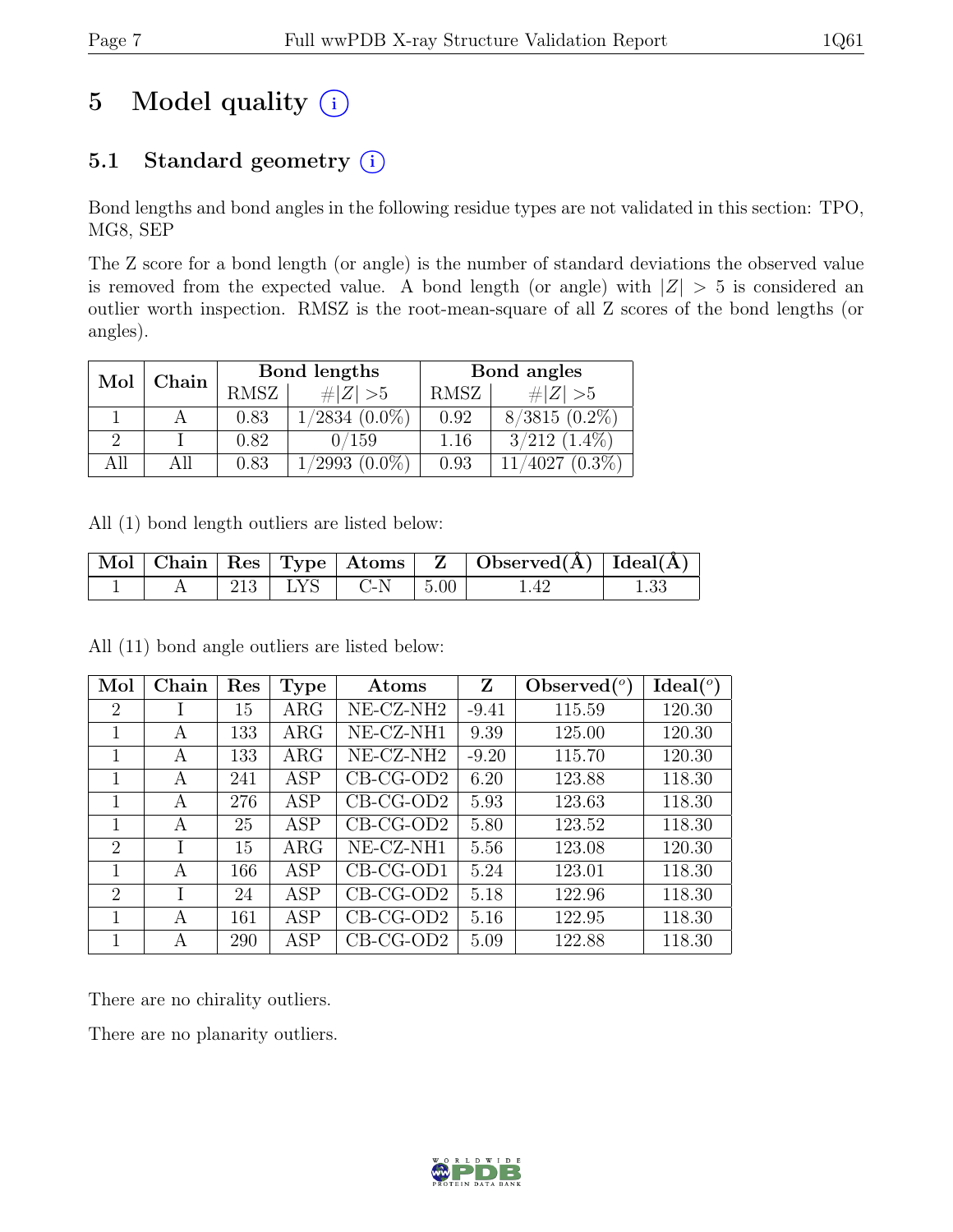### 5.2 Too-close contacts  $(i)$

In the following table, the Non-H and H(model) columns list the number of non-hydrogen atoms and hydrogen atoms in the chain respectively. The H(added) column lists the number of hydrogen atoms added and optimized by MolProbity. The Clashes column lists the number of clashes within the asymmetric unit, whereas Symm-Clashes lists symmetry-related clashes.

|  |      | Mol   Chain   Non-H   H(model)   H(added) |      | Clashes   Symm-Clashes |
|--|------|-------------------------------------------|------|------------------------|
|  | 2784 |                                           | 2765 |                        |
|  | 157  |                                           | 146  |                        |
|  |      |                                           | 15   |                        |
|  | 140  |                                           |      |                        |
|  |      |                                           |      |                        |
|  | 3103 |                                           | 2926 |                        |

The all-atom clashscore is defined as the number of clashes found per 1000 atoms (including hydrogen atoms). The all-atom clashscore for this structure is 2.

All (14) close contacts within the same asymmetric unit are listed below, sorted by their clash magnitude.

| $\rm{Atom}\text{-}1$ | $\rm{Atom}\text{-}2$ | Interatomic    | Clash           |
|----------------------|----------------------|----------------|-----------------|
|                      |                      | distance $(A)$ | overlap $(\AA)$ |
| 1:A:45:ARG:HD3       | 1:A:335:ILE:HD12     | 1.67           | 0.76            |
| 1:A:104:VAL:HG11     | 1: A: 183: THR: HG22 | 1.69           | 0.74            |
| 1:A:203:GLU:OE2      | 2:1:15:ARG:HD3       | 1.88           | 0.73            |
| 1:A:192:LYS:HE3      | 4:A:586:HOH:O        | 1.93           | 0.68            |
| 1:A:176:GLN:CD       | 1: A:318: PHE: CZ    | 2.76           | 0.59            |
| 1: A:158: HIS: HE1   | 1: A:220: ASP:OD2    | 1.87           | 0.58            |
| 1: A: 104: VAL: CG1  | 1: A: 183: THR: HG22 | 2.37           | 0.53            |
| 1: A:16: LYS: HD3    | 1:A:17:GLU:N         | 2.28           | 0.48            |
| 1:A:103:LEU:HD22     | 1: A:185: PHE:HZ     | 1.79           | 0.46            |
| 1:A:303:ILE:HG22     | 1:A:307:GLN:HE21     | 1.82           | 0.45            |
| 1:A:45:ARG:HD3       | 1: A: 335: ILE: CD1  | 2.44           | 0.44            |
| 1:A:23:LYS:HG3       | 1:A:160:LEU:HD12     | 1.99           | 0.43            |
| 1: A:203: GLU:OE2    | 2:1:15:ARG:CD        | 2.64           | 0.42            |
| 1: A:54:PHE:O        | 4: A:548: HOH:O      | 2.21           | 0.40            |

There are no symmetry-related clashes.

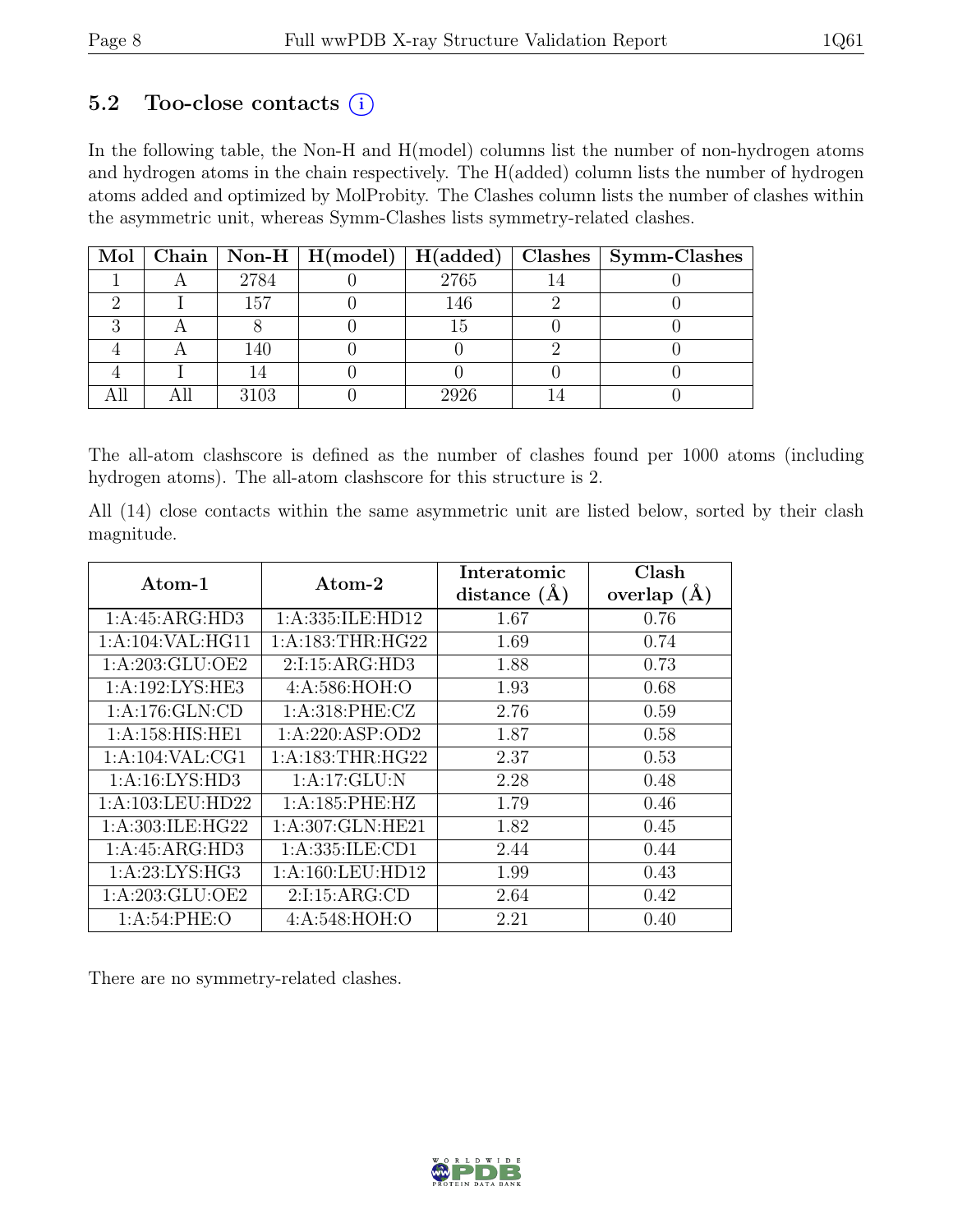## 5.3 Torsion angles (i)

#### 5.3.1 Protein backbone  $(i)$

In the following table, the Percentiles column shows the percent Ramachandran outliers of the chain as a percentile score with respect to all X-ray entries followed by that with respect to entries of similar resolution.

The Analysed column shows the number of residues for which the backbone conformation was analysed, and the total number of residues.

| Mol | Chain | Analysed        | Favoured      |          | Allowed   Outliers | Percentiles |
|-----|-------|-----------------|---------------|----------|--------------------|-------------|
|     |       | $333/350(95\%)$ | $ 328(98\%)$  | $5(2\%)$ |                    | $100$ 100   |
|     |       | $18/20(90\%)$   | $18(100\%)$   |          |                    | 100<br>100  |
| All | All   | $351/370(95\%)$ | $ 346 (99\%)$ | $5(1\%)$ |                    | 100<br>100  |

There are no Ramachandran outliers to report.

#### 5.3.2 Protein sidechains  $(i)$

In the following table, the Percentiles column shows the percent sidechain outliers of the chain as a percentile score with respect to all X-ray entries followed by that with respect to entries of similar resolution.

The Analysed column shows the number of residues for which the sidechain conformation was analysed, and the total number of residues.

| Mol | Chain | Analysed        | Rotameric   Outliers |            | Percentiles           |
|-----|-------|-----------------|----------------------|------------|-----------------------|
|     |       | $295/302(98\%)$ | 276 $(94\%)$         | 19 $(6\%)$ | 14 <br>17             |
|     |       | $15/15$ (100%)  | $14(93\%)$           | $1(7\%)$   | 13<br>16 <sup>1</sup> |
| All | All   | $310/317(98\%)$ | 290 $(94\%)$         | $20(6\%)$  | 14                    |

All (20) residues with a non-rotameric sidechain are listed below:

| Mol | Chain | Res | <b>Type</b> |
|-----|-------|-----|-------------|
| 1   |       | 16  | <b>LYS</b>  |
|     |       | 19  | LEU         |
| 1   |       | 27  | <b>LEU</b>  |
| 1   |       | 28  | <b>LYS</b>  |
| 1   |       | 40  | <b>LEU</b>  |
|     |       | 59  | <b>LEU</b>  |
|     |       | 60  | VAL         |
|     |       | 105 | <b>LYS</b>  |

Continued on next page...

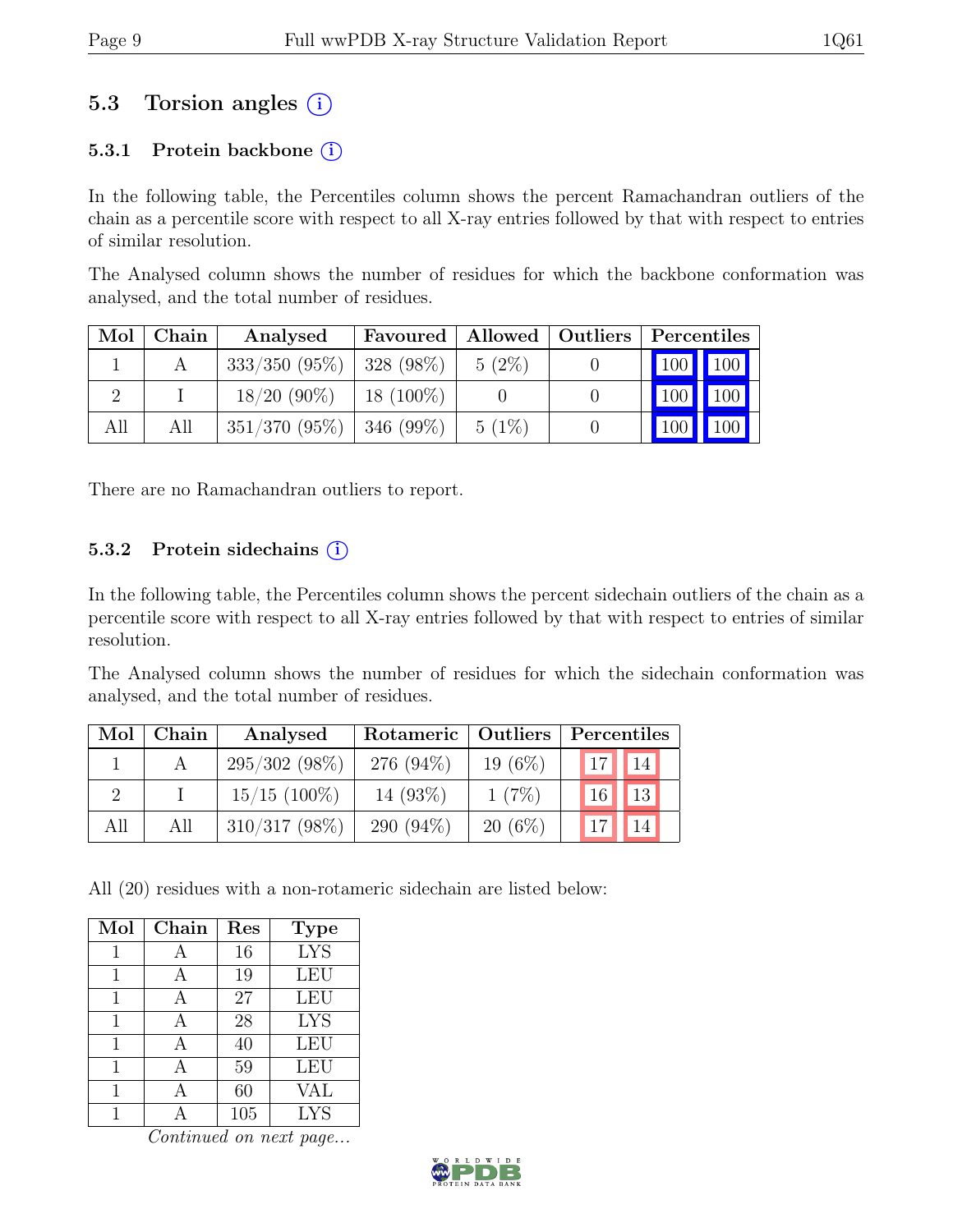| Mol            | Chain        | Res | <b>Type</b> |
|----------------|--------------|-----|-------------|
| 1              | А            | 160 | <b>LEU</b>  |
| $\mathbf 1$    | A            | 162 | <b>LEU</b>  |
| $\mathbf 1$    | A            | 210 | ILE         |
| 1              | A            | 268 | <b>LEU</b>  |
| $\mathbf 1$    | $\mathbf{A}$ | 269 | <b>LEU</b>  |
| $\mathbf 1$    | A            | 272 | LEU         |
| $\mathbf{1}$   | $\mathbf{A}$ | 277 | <b>LEU</b>  |
| $\overline{1}$ | A            | 278 | <b>THR</b>  |
| 1              | A            | 286 | <b>ASN</b>  |
| $\mathbf 1$    | $\mathbf{A}$ | 317 | <b>LYS</b>  |
| $\mathbf 1$    | A            | 318 | PHE         |
| $\overline{2}$ |              | 22  | ILE         |

Continued from previous page...

Sometimes sidechains can be flipped to improve hydrogen bonding and reduce clashes. All (4) such sidechains are listed below:

| Mol | Chain | Res | <b>Type</b> |
|-----|-------|-----|-------------|
|     |       | 62  | <b>HIS</b>  |
|     |       | 113 | <b>ASN</b>  |
|     |       | 158 | <b>HIS</b>  |
|     |       | 307 | GL N        |

#### 5.3.3 RNA  $(i)$

There are no RNA molecules in this entry.

## 5.4 Non-standard residues in protein, DNA, RNA chains (i)

2 non-standard protein/DNA/RNA residues are modelled in this entry.

In the following table, the Counts columns list the number of bonds (or angles) for which Mogul statistics could be retrieved, the number of bonds (or angles) that are observed in the model and the number of bonds (or angles) that are defined in the Chemical Component Dictionary. The Link column lists molecule types, if any, to which the group is linked. The Z score for a bond length (or angle) is the number of standard deviations the observed value is removed from the expected value. A bond length (or angle) with  $|Z| > 2$  is considered an outlier worth inspection. RMSZ is the root-mean-square of all Z scores of the bond lengths (or angles).

| Mol |            |                     | $\vert$ Res $\vert$ |  |         |             |             |          |      |        | Link |  | Bond lengths |  |  | Bond angles |  |
|-----|------------|---------------------|---------------------|--|---------|-------------|-------------|----------|------|--------|------|--|--------------|--|--|-------------|--|
|     | Type       | $\mid$ Chain $\mid$ |                     |  | Counts  | <b>RMSZ</b> | # $ Z  > 2$ | Counts   | RMSZ |        |      |  |              |  |  |             |  |
|     | <b>SEP</b> |                     | 338                 |  | 8,9,10  | 0.96        |             | 8,12,14  | -97  |        |      |  |              |  |  |             |  |
|     | TPO        |                     | 197                 |  | 8,10,11 | 1.02        |             | 10,14,16 | 0.92 | $10\%$ |      |  |              |  |  |             |  |

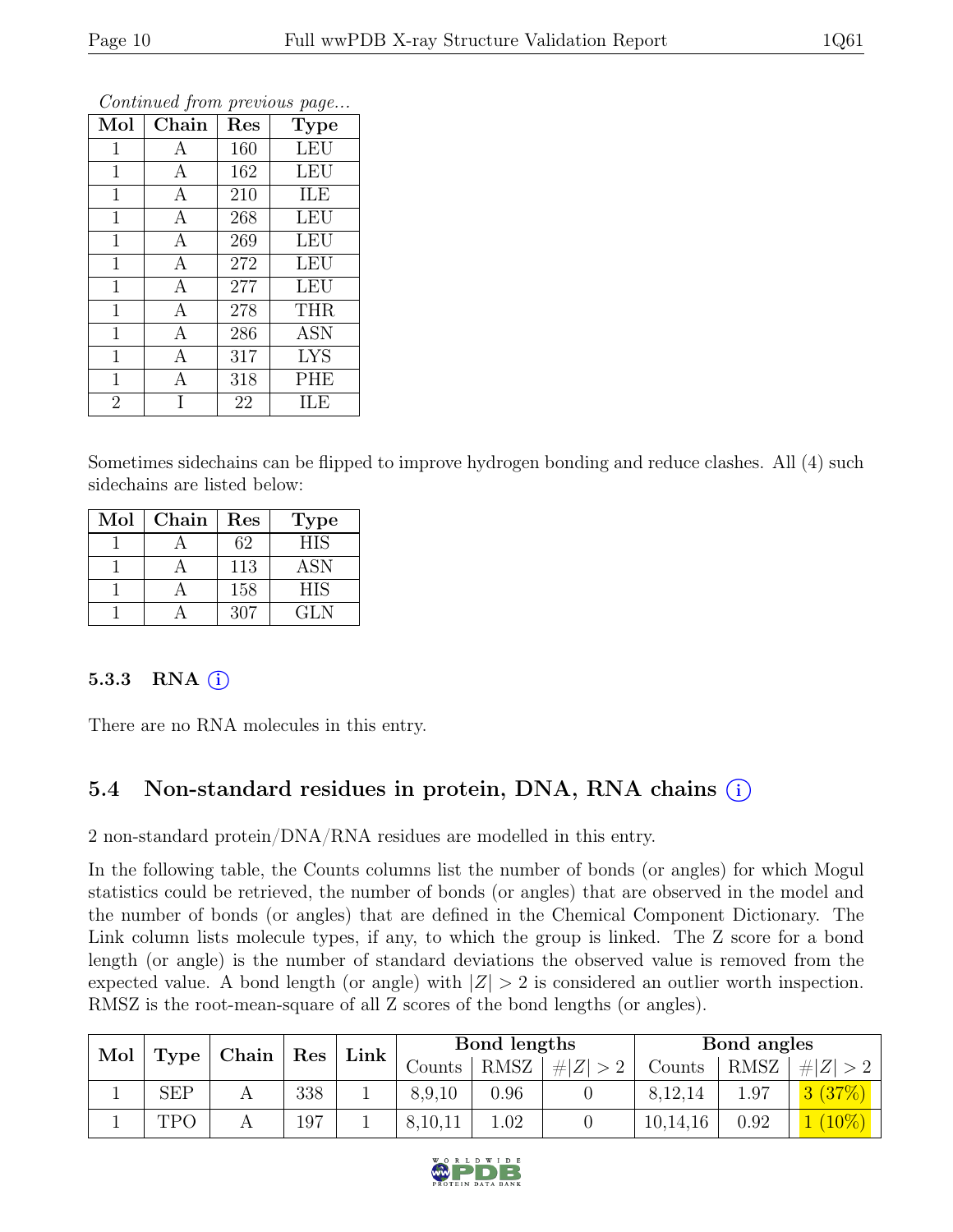In the following table, the Chirals column lists the number of chiral outliers, the number of chiral centers analysed, the number of these observed in the model and the number defined in the Chemical Component Dictionary. Similar counts are reported in the Torsion and Rings columns. '-' means no outliers of that kind were identified.

|     |     |                          | Mol   Type   Chain   Res   Link   Chirals   Torsions   Rings |  |
|-----|-----|--------------------------|--------------------------------------------------------------|--|
|     |     | $\overline{\phantom{0}}$ |                                                              |  |
| TDC | 197 |                          | /9/                                                          |  |

There are no bond length outliers.

All (4) bond angle outliers are listed below:

| Mol | Chain | Res | Type       | Atoms       | Z       | Observed $(°)$ | Ideal <sup>(o)</sup> |
|-----|-------|-----|------------|-------------|---------|----------------|----------------------|
|     |       | 338 | <b>SEP</b> | $OG-CB-CA$  | 3.73    | 111.77         | 108.14               |
|     |       | 338 | <b>SEP</b> | $O3P-P-O2P$ | 2.33    | 116.56         | 107.64               |
|     |       | 338 | <b>SEP</b> | $OG-P-O1P$  | 2.32    | 112.99         | 106.47               |
|     |       | 107 | TPO        | $P-OG1-CR$  | $-2.19$ | 116.59         | 123.21               |

There are no chirality outliers.

All (6) torsion outliers are listed below:

| Mol            | Chain | Res | Type       | Atoms         |
|----------------|-------|-----|------------|---------------|
|                |       | 338 | <b>SEP</b> | $CA-CB-OG-P$  |
|                |       | 338 | <b>SEP</b> | $CB-OG-P-O2P$ |
|                |       | 338 | <b>SEP</b> | CB-OG-P-O3P   |
| $\overline{1}$ |       | 338 | <b>SEP</b> | $N-CA-CB-OG$  |
|                |       | 338 | <b>SEP</b> | CB-OG-P-O1P   |
|                |       | 197 | <b>TPO</b> | $O-C-CA-CB$   |

There are no ring outliers.

No monomer is involved in short contacts.

#### 5.5 Carbohydrates  $(i)$

There are no monosaccharides in this entry.

### 5.6 Ligand geometry  $(i)$

1 ligand is modelled in this entry.

In the following table, the Counts columns list the number of bonds (or angles) for which Mogul statistics could be retrieved, the number of bonds (or angles) that are observed in the model and

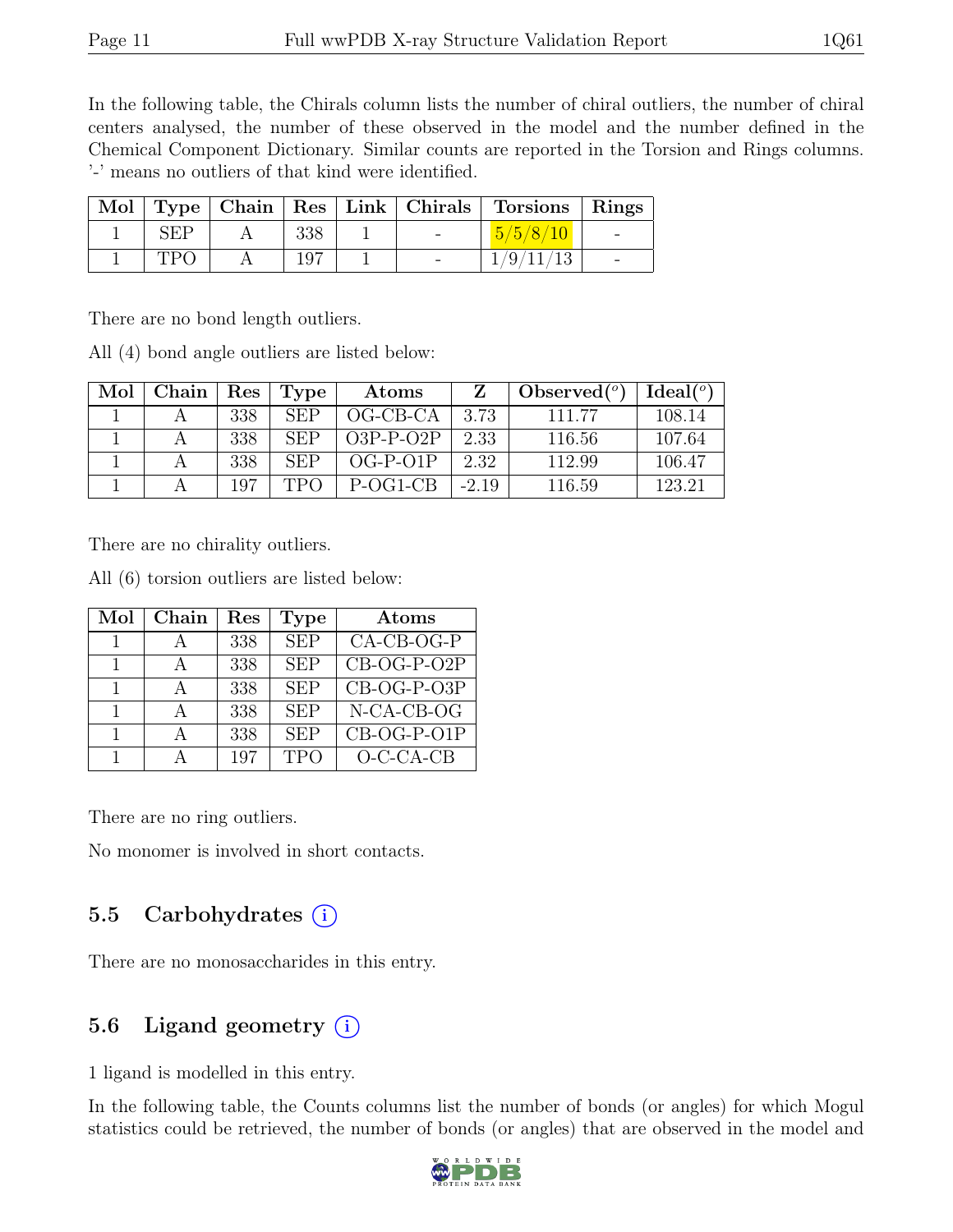the number of bonds (or angles) that are defined in the Chemical Component Dictionary. The Link column lists molecule types, if any, to which the group is linked. The Z score for a bond length (or angle) is the number of standard deviations the observed value is removed from the expected value. A bond length (or angle) with  $|Z| > 2$  is considered an outlier worth inspection. RMSZ is the root-mean-square of all Z scores of the bond lengths (or angles).

| Mol | Type         | Chain | Res | Link                     | Bond lengths   |      |             | Bond angles |      |     |
|-----|--------------|-------|-----|--------------------------|----------------|------|-------------|-------------|------|-----|
|     |              |       |     |                          | Counts         | RMSZ | $\# Z  > 2$ | Counts      | RMSZ | H Z |
|     | $_{\rm MG8}$ |       | 500 | $\overline{\phantom{a}}$ | 7701<br>1.1.41 | 0.37 |             | 6,6,26      | 0.40 |     |

In the following table, the Chirals column lists the number of chiral outliers, the number of chiral centers analysed, the number of these observed in the model and the number defined in the Chemical Component Dictionary. Similar counts are reported in the Torsion and Rings columns. '-' means no outliers of that kind were identified.

|                 |     |        | Mol   Type   Chain   Res   Link   Chirals   Torsions   Rings |            |
|-----------------|-----|--------|--------------------------------------------------------------|------------|
| MG <sub>8</sub> | 500 | $\sim$ | 0/5/5/29                                                     | $\sim$ $-$ |

There are no bond length outliers.

There are no bond angle outliers.

There are no chirality outliers.

There are no torsion outliers.

There are no ring outliers.

No monomer is involved in short contacts.

### 5.7 Other polymers (i)

There are no such residues in this entry.

### 5.8 Polymer linkage issues (i)

There are no chain breaks in this entry.

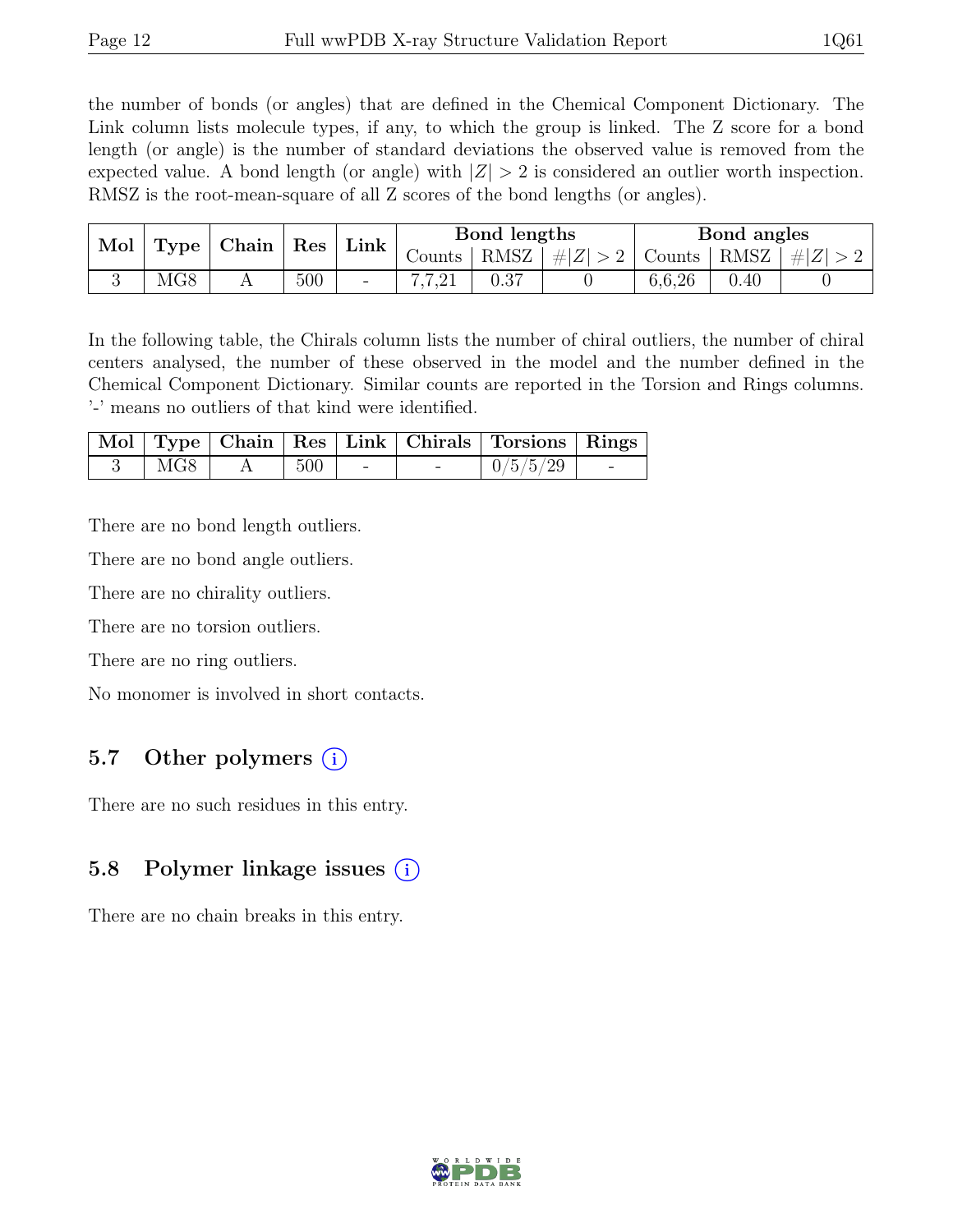# 6 Fit of model and data  $(i)$

## 6.1 Protein, DNA and RNA chains (i)

In the following table, the column labelled  $#RSRZ>2$  contains the number (and percentage) of RSRZ outliers, followed by percent RSRZ outliers for the chain as percentile scores relative to all X-ray entries and entries of similar resolution. The OWAB column contains the minimum, median,  $95<sup>th</sup>$  percentile and maximum values of the occupancy-weighted average B-factor per residue. The column labelled 'Q< 0.9' lists the number of (and percentage) of residues with an average occupancy less than 0.9.

| Mol | Chain | Analysed        | ${ <\hspace{-1.5pt} {\rm RSRZ}\hspace{-1.5pt}>}$ | $\#\text{RSRZ}\!\!>\!\!2$ | $OWAB(A^2)$                     | $\rm Q\textcolor{black}{<}0.9$ |
|-----|-------|-----------------|--------------------------------------------------|---------------------------|---------------------------------|--------------------------------|
|     |       | $335/350(95\%)$ | $-0.39$                                          | 68<br>$7(2\%)$ 63         | 18, 29, 48, 59   29 (8%)        |                                |
|     |       | $20/20$ (100%)  | $-0.23$                                          | $1(5\%)$ 28               | $34$   22, 26, 45, 46   2 (10%) |                                |
| All | All   | $355/370(95\%)$ | $-0.38$                                          | $8(2\%)$ 60<br>65         | 18, 29, 48, 59   31 (8%)        |                                |

All (8) RSRZ outliers are listed below:

| Mol            | Chain | Res | <b>Type</b> | <b>RSRZ</b> |
|----------------|-------|-----|-------------|-------------|
|                |       | 321 | <b>PRO</b>  | 3.0         |
| 1              |       | 52  | <b>GLY</b>  | 2.9         |
| 1              | A     | 318 | <b>PHE</b>  | 2.6         |
| 1              | А     | 53  | <b>SER</b>  | 2.5         |
| $\overline{2}$ |       | 24  | <b>ASP</b>  | 2.4         |
| 1              |       | 244 | ILE         | 2.3         |
| 1              |       | 54  | <b>PHE</b>  | 2.2         |
|                |       | 256 | $\rm{ARG}$  | 2.2         |

## 6.2 Non-standard residues in protein, DNA, RNA chains (i)

In the following table, the Atoms column lists the number of modelled atoms in the group and the number defined in the chemical component dictionary. The B-factors column lists the minimum, median,  $95<sup>th</sup>$  percentile and maximum values of B factors of atoms in the group. The column labelled 'Q< 0.9' lists the number of atoms with occupancy less than 0.9.

| Mol | Type |     |      |      | Chain   Res   Atoms   RSCC   RSR   B-factors $(A^2)$ | $\rm Q\textcolor{black}{<}0.9$ |
|-----|------|-----|------|------|------------------------------------------------------|--------------------------------|
|     | SEP  | 338 | 0.97 | 0.09 | 26, 30, 32, 33                                       |                                |
|     | TD6  |     | 0.99 | 0.06 | 19, 24, 27, 27                                       |                                |

## 6.3 Carbohydrates  $(i)$

There are no monosaccharides in this entry.